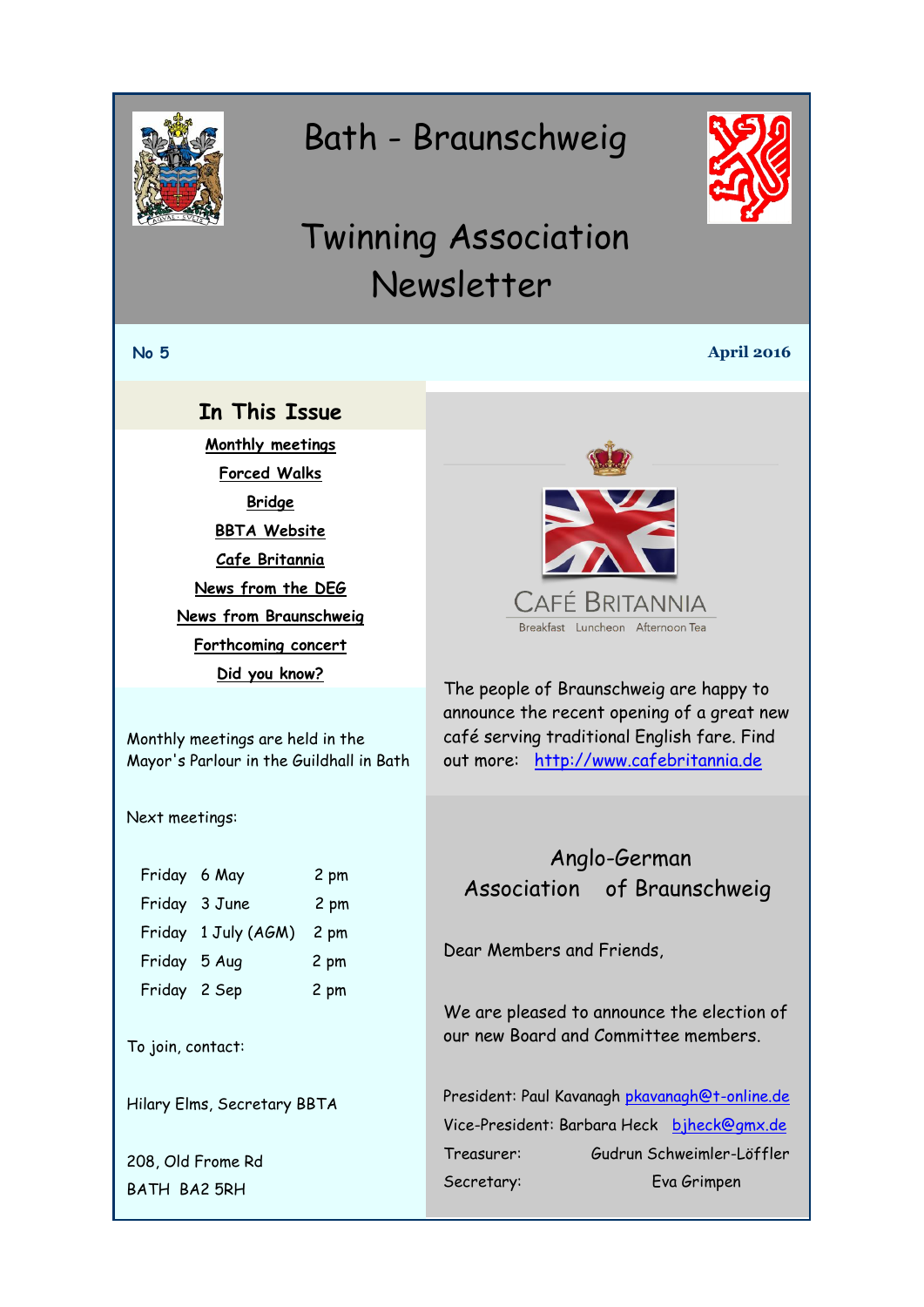#### <span id="page-1-0"></span>01225 837790

[h.elms412@btinternet.com](mailto:h.elms412@btinternet.com)

#### Quick Links

[www.bath](http://www.bath-braunschweigtwinningassociation.co.uk/)[braunschweigtwinningassociation.co.uk](http://www.bath-braunschweigtwinningassociation.co.uk/)

[www.deg-bs.de](http://www.deg-bs.de/)

[www.bath-alkmaar-eu](http://r20.rs6.net/tn.jsp?f=001fPmIxxuV1EvySWbMmlGXXFFAc0y5_Fupo1XH1y297FHriAr_VdMg0sRtPfJ8Nwf_yLBF1FYBFfzAPHmCK0uPIOYFC63dzctrQR2Gp0wtmDtm_sSXGzYjgAYN04nolOMivoudgDt1b28qyd2W7k-J01yEdQILfJte9utXCcuOdOQ=&c=x4uFXeS2MKWwDKatvqC01tkfrPFSemAbtsupUKDS8fNpZkU9OoVHqA==&ch=HIyqJrT5AXnvPd2Lb7kp85RoVW_d-SxKSCDCsSLPKKxBhOqjyExQCw==)

[www.bath-kaposvar.org](http://r20.rs6.net/tn.jsp?f=001fPmIxxuV1EvySWbMmlGXXFFAc0y5_Fupo1XH1y297FHriAr_VdMg0sRtPfJ8Nwf_hzV6KP6N72XWRgUjugtFBbfptj4GIVQB3Lx6kjOWXXlZkM6aQEc0kdVPt5OzI2Sf2CaEtlurxJA7DFA8thsnPvCw5BK7vSWAyaIFP-s0abs32aLMXkDlvw==&c=x4uFXeS2MKWwDKatvqC01tkfrPFSemAbtsupUKDS8fNpZkU9OoVHqA==&ch=HIyqJrT5AXnvPd2Lb7kp85RoVW_d-SxKSCDCsSLPKKxBhOqjyExQCw==)

Committee Members: Jane Henke

 Carmela Folgosa Katrin Landsmann Sabine Thomas Amadeo Miller Jutta Martens

Deutsch-Englische Gesellschaft (DEG) Anglo-German Association Braunschweig e.V.

### News from Braunschweig



The Braunschweig Carnival was a huge success in February after the sad cancellation in 2015 due to terrorist threats. Though there were 50,000 fewer people in comparison to previous years. The motto was (something like): Now more than ever! Jetzt erst recht! Following Angie's motto "Wir schaffen das" (We will make it).

The situation of the refugees has improved a lot, I think. There are now fewer people in the Reception Centre where everyone has to register first and instead permanent accommodation is being built (lightweight construction or gym halls are being used). A very nice gesture happened last week in the city centre. Refugees were distributing roses to the Braunschweig population in order to say Thank you for the warm welcome. That was very emotional and moving.

Katrin Landsmann

[www.mayorofbath.co.uk](http://www.mayorofbath.co.uk/)

# Forced Walks (sequel)

we walk at a time of our choosing to a place of our choice<br>to a place of our choice<br>in solidarity<br>with those who had, and have, no choice

On 4th and 5th February Lorna Brunstein and Richard White led a small party of British and German walkers from Hannover to Bergen Belsen following the exact route of the forced march taken by Esther Brunstein (Lorna's mother) in February 1945.

The walk reminded us that a refugee's journey is long and troubled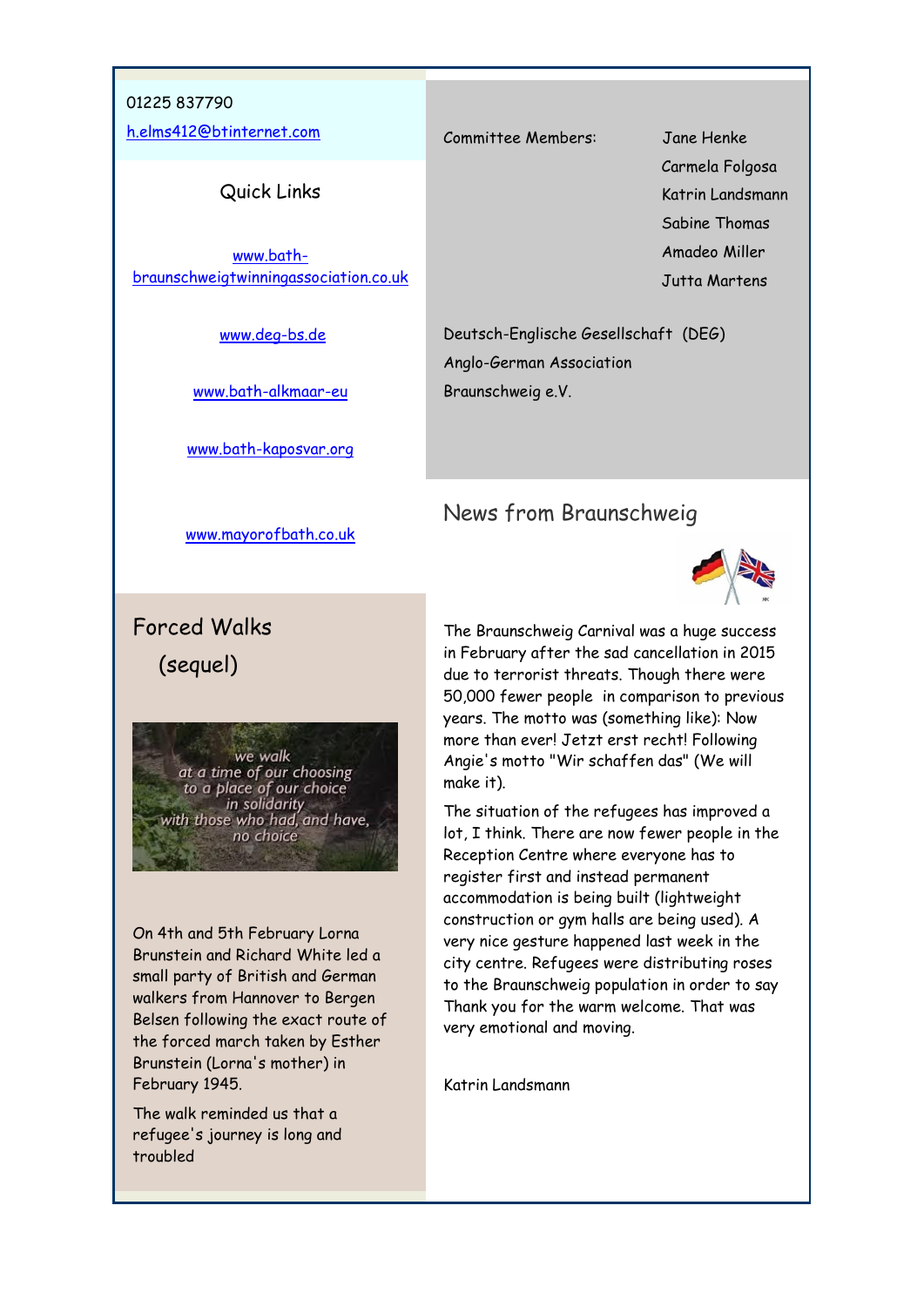<span id="page-2-0"></span>and continues until they find safety, a welcome and a sense of belonging.

For more information see

[https://forcedwalks.wordpress.com](https://forcedwalks.wordpress.com/)

# Inter Twinning Association Petanque Tournament

After the AGM on Friday 1 July 2016, about 6.30 pm, venue to be confirmed

# BRIDGE BETWEEN TWIN **CITIFS**

Bath bridge players are looking forward to the visit of eleven guests from Braunschweig at the beginning of July. Our guests are members of the "Bridge and Art" club which recently featured in a local news programme of North German Television. While in Bath they will be playing with "Bridge and Games - Bath", who are hosting the visitors, and also with "Bath Bridge Club". We hope they will also have time to relax and enjoy the local attractions.

Judy Spencer

### Individual Exchange visits:

are you interested in visiting Braunschweig?

perhaps staying with a family in Braunschweig?

and maybe inviting them to stay with you in Bath?

<span id="page-2-1"></span>

# Concert in memory of Gerhard and Marita Siefert

Concerts are planned in both Bath and Braunschweig to remember these 2 musicians who led musical exchanges between our twin cities in the 1980s. Their daughter Antje Siefert will perform George Odam's recent work *Year Songs* for voice and piano which is dedicated to Antje.

More details in the next newsletter.

#### *Did you know?*

## The Harz

45 mins by train to the south of Braunschweig lies the picturesque town of Goslar, gateway to the Harz Mountains.

The Harz is the land of German fairy tales, dark forests, mediaeval villages and wicked witches. Steam trains carry passengers on 140 Km of narrow gauge railway from the lowest point Quedlingburg to the highest point Brocken at 1125 metres.



**Goslar** ©GOSLAR marketing gmbh, Stefan Schiefer